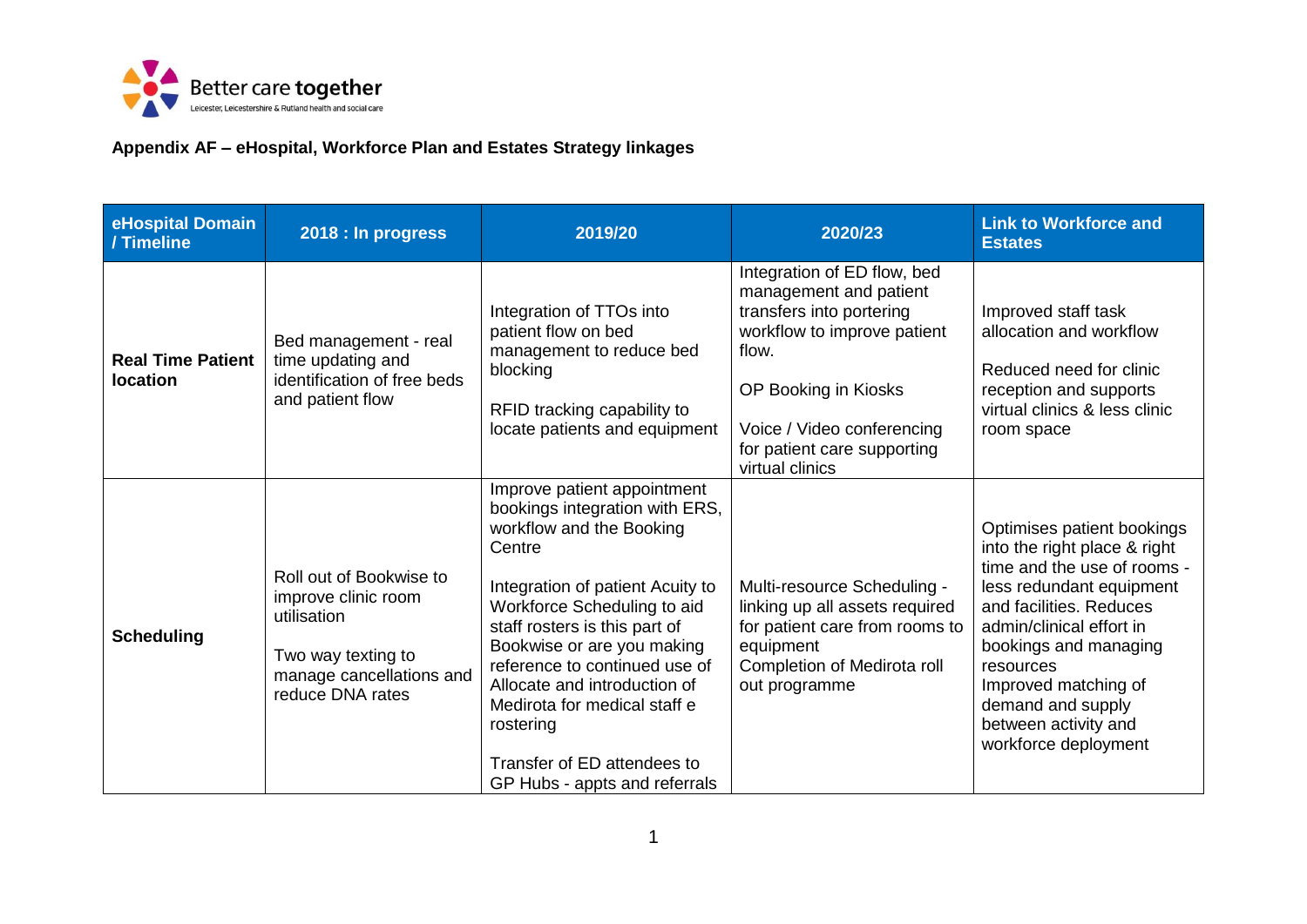

| eHospital Domain<br>/ Timeline          | 2018 : In progress                                                                                                                  | 2019/20                                                                                                                                                                     | 2020/23                                                                         | <b>Link to Workforce and</b><br><b>Estates</b>                                                                                                                                              |
|-----------------------------------------|-------------------------------------------------------------------------------------------------------------------------------------|-----------------------------------------------------------------------------------------------------------------------------------------------------------------------------|---------------------------------------------------------------------------------|---------------------------------------------------------------------------------------------------------------------------------------------------------------------------------------------|
| <b>Patient Diagnosis</b><br>& Treatment | <b>Localisation OF GE PACS</b><br>& clinical photography<br>All diagnostic results<br>online and acknowledging<br>acting on results | Patient care plan online<br>following acting on results<br>ECGs/EEGs online &<br>accessible anywhere                                                                        | Patient wearables, enabling<br>remote real monitoring &<br>alerting inc offsite | Clinical diagnosis and<br>review can be undertaken<br>anywhere/anytime not<br>dependent on<br>location/space at UHL<br>More pressure on data<br>centre space & power<br>(GEPACS)            |
| e-Meds                                  | e-Meds Roll out LRI                                                                                                                 | eMeds Rollout across UHL and commence closed loop<br>medication                                                                                                             |                                                                                 | Automating processes will<br>have a direct impact in<br>releasing staff back on to<br>the wards. Improves patient<br>care & reduces Length Of<br>Stay                                       |
| e-Assessment                            | <b>Paperless Nursing Forms</b><br>- Assessment Forms,<br><b>Observations &amp; Clinical</b><br>records.                             | Paperless Nursing Forms -<br>Assessment Forms,<br><b>Observations &amp; Clinical</b><br>records.<br>Device integration - Blood<br>glucose monitor & Welch Allyn<br>devices. | Device integration - other<br>devices.                                          | Releases nurses &<br>clinicians back into clinical<br>care rather than transcribing<br>observations. (reduces<br>impact of vacancy gaps).<br>Auto alerting of the<br>deteriorating patient. |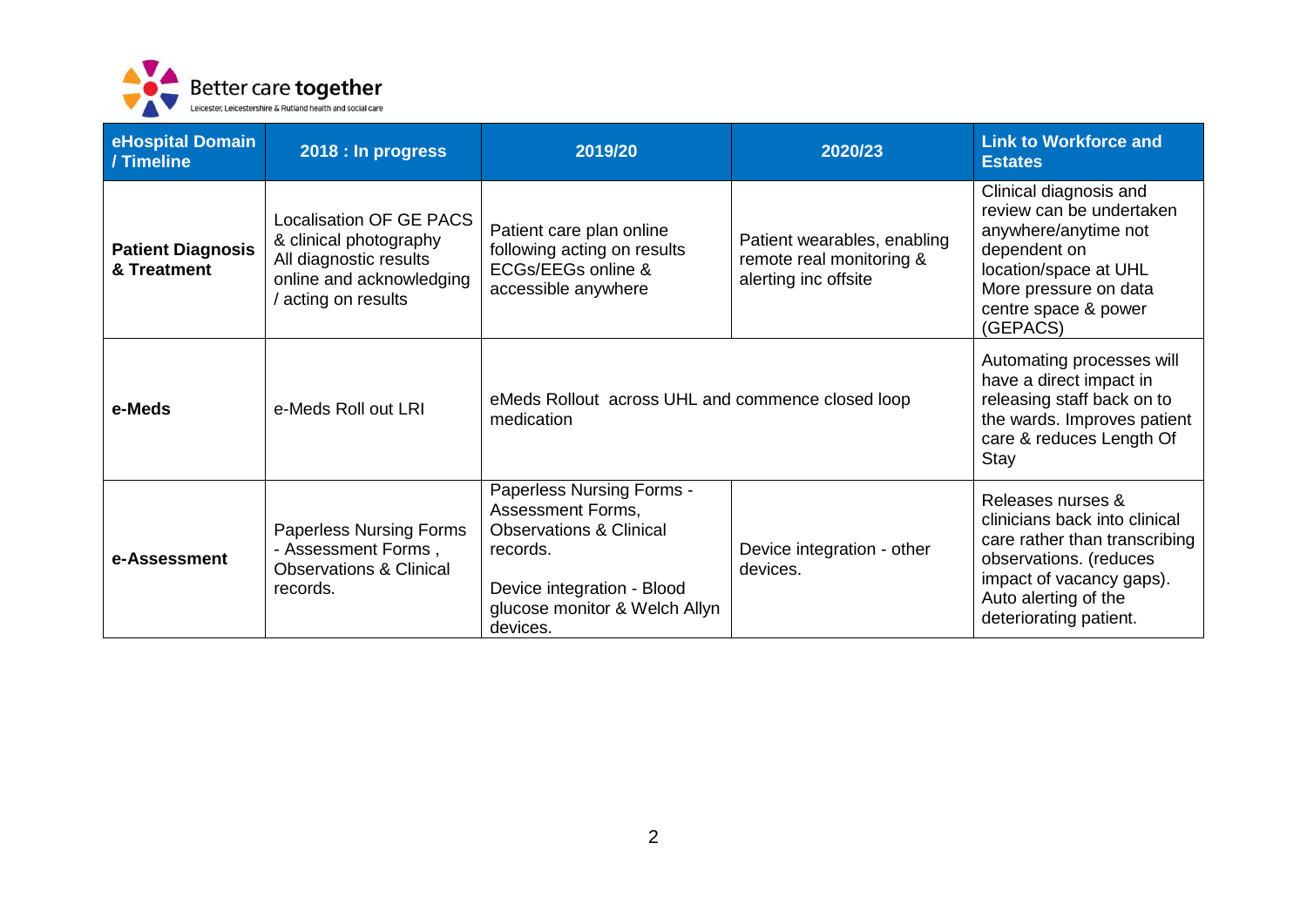

| eHospital Domain<br>/ Timeline                              | 2018 : In progress                                                                                                            | 2019/20                                                                                                                                                                                                                                                                                                                                                                                                                      | 2020/23                                                                                                                                                                                                                                                                                                               | <b>Link to Workforce and</b><br><b>Estates</b>                                                                                                                                                                                                                                                                                                                                                                                                                                        |
|-------------------------------------------------------------|-------------------------------------------------------------------------------------------------------------------------------|------------------------------------------------------------------------------------------------------------------------------------------------------------------------------------------------------------------------------------------------------------------------------------------------------------------------------------------------------------------------------------------------------------------------------|-----------------------------------------------------------------------------------------------------------------------------------------------------------------------------------------------------------------------------------------------------------------------------------------------------------------------|---------------------------------------------------------------------------------------------------------------------------------------------------------------------------------------------------------------------------------------------------------------------------------------------------------------------------------------------------------------------------------------------------------------------------------------------------------------------------------------|
| <b>Patient Record</b><br>Store (CDR) and<br>eCorrespondence | Accessing primary care<br>records (EPRcore & SCR)<br>Electronic transmission of<br>clinical correspondence to<br>primary care | Paperless OP - SNOMED<br>clinical noting;<br>eCorrespondence, all patient<br>letters, docs & diagnostic<br>results online.<br>Moving towards paperless<br>wards with Inpatient SNOMED<br>clinical noting<br>Sharing of patient information<br>and correspondence online<br>with patients<br><b>Shared datasets - Trusted</b><br><b>Assessments and Mental</b><br>Health through Nerve Centre<br>supporting patient transfers | Auto capture of verbal<br>communications and<br>escalations into the online<br>patient record<br><b>Continuation of SNOMED</b><br>clinical noting for IP and OP<br>settings<br>Summary extraction of<br>records from operational<br>systems into a patient<br>repository - removing the<br>need for the paper record. | Reduces requirement for<br>Medical Records - releasing<br>A&C staff and storage<br>space as records could<br>move to cheaper deep<br>archive off-site. Removes<br>need to transport records<br>across sites, supports<br>virtual clinics & less clinic<br>room space.<br>Reduces printing and<br>posting demand<br>More efficient use of<br>workforce because change<br>enables improved adoption<br>of Trusted Assessor<br>practices and less repetition<br>of assessment and tests. |
| Intelligence                                                | e-obs escalations for the<br>deteriorating patient.<br>Dashboards for real time<br>patient locations and flow                 | Additional care alerts, early<br>warning scores and decision<br>support tools.<br>Integration of auto alerting<br>from pagers and bleeps into<br>mobile devices<br>Big Data Analytics & research                                                                                                                                                                                                                             | <b>Big Data Analytics &amp;</b><br>research supporting evidence<br>based change to clinical care<br>Artificial Intelligence - taking<br>patient observation,<br>diagnostic results, SNOMED<br>codes and modelling patient<br>treatment plans                                                                          | Auto alerting of the<br>deteriorating patient to<br>reduce Length of Stay,<br>frees up beds / space and<br>potentially clinical time.                                                                                                                                                                                                                                                                                                                                                 |